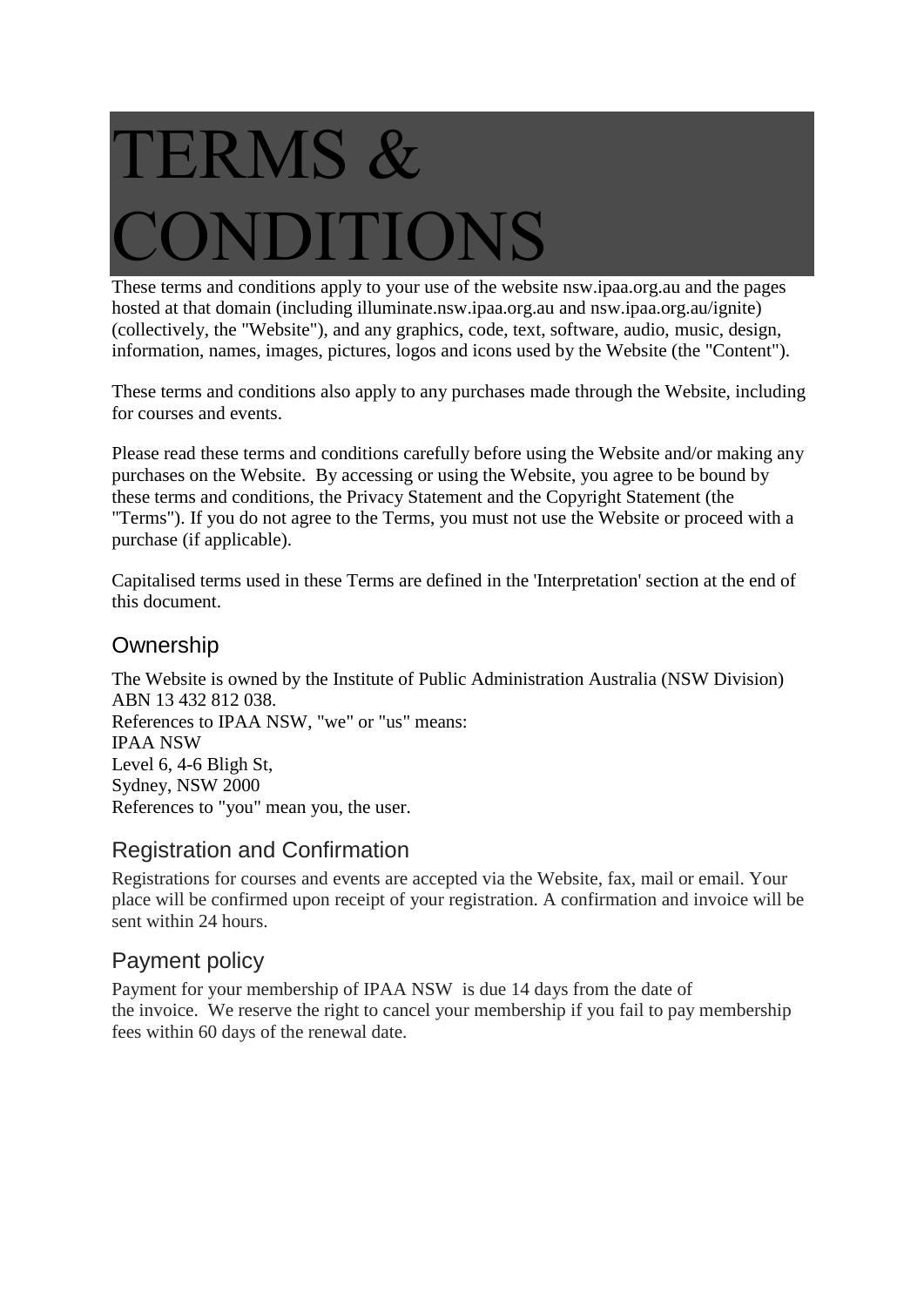For all other purchases on the Website, payment must be made either in full online at the time of confirming the purchase or 14 days from the date of the invoice. For course and event purchases, if you do not pay in full at the time of reservation, then we may in our sole discretion cancel your reservation.

## Payment amounts

Any prices or payments on the Website are in Australian dollars.

Unless otherwise specified, any consideration payable or to be provided for a supply made under or in connection with the Website does not include any amount on account of GST. If GST is payable, to any extent, on any supply made under or in connection with Website, the recipient of the supply must pay, to the supplier, an additional amount equal to the GST payable on the supply, and if requested, the supplier must give the recipient a tax invoice for the supply. If a payment to a party is a reimbursement or indemnification, calculated by reference to a loss, cost or expense incurred by that party, then the payment will be reduced by the amount of any input tax credit to which that party is entitled for that loss, cost or expense.

Words or expressions used in this section which are defined in the *A New Tax System (Goods and Services Tax) Act 1999* (Cth) have the same meaning in this section.

# Cancellation policy

Self-paced training **-** Cancellations are not permitted for self-paced training.

Scheduled training - Cancellation must be in writing. Cancellations received more than 10 business days prior to the course start date will not incur a charge. When a cancellation is received between 6 and 10 business days (inclusive) prior to the course start date, 50% of the course fee will be payable. For cancellations received less than 6 business days prior to the course start date, 100% of the course fee will be payable. We may in our discretion waive cancellation charges in exceptional circumstances, but we will not waive cancellation charges on account of work commitments. Substitute nominees may attend in your place without penalty.

Events - Cancellation must be in writing. 50% of the fee will be payable when a cancellation is received between 5 and 10 business days prior to the event running. 100% of the fee will be payable for cancellations received fewer than 5 working days prior to the event running. Substitute nominees may attend in your place where deemed by us in our discretion as appropriate. Note that if a registrant does not cancel and does not attend, the total fee is still payable.

Note that if you do not cancel and do not attend, you are responsible for payment.

## Transfer policy

Self-paced training - Transfers to another course are not allowed for self-paced training.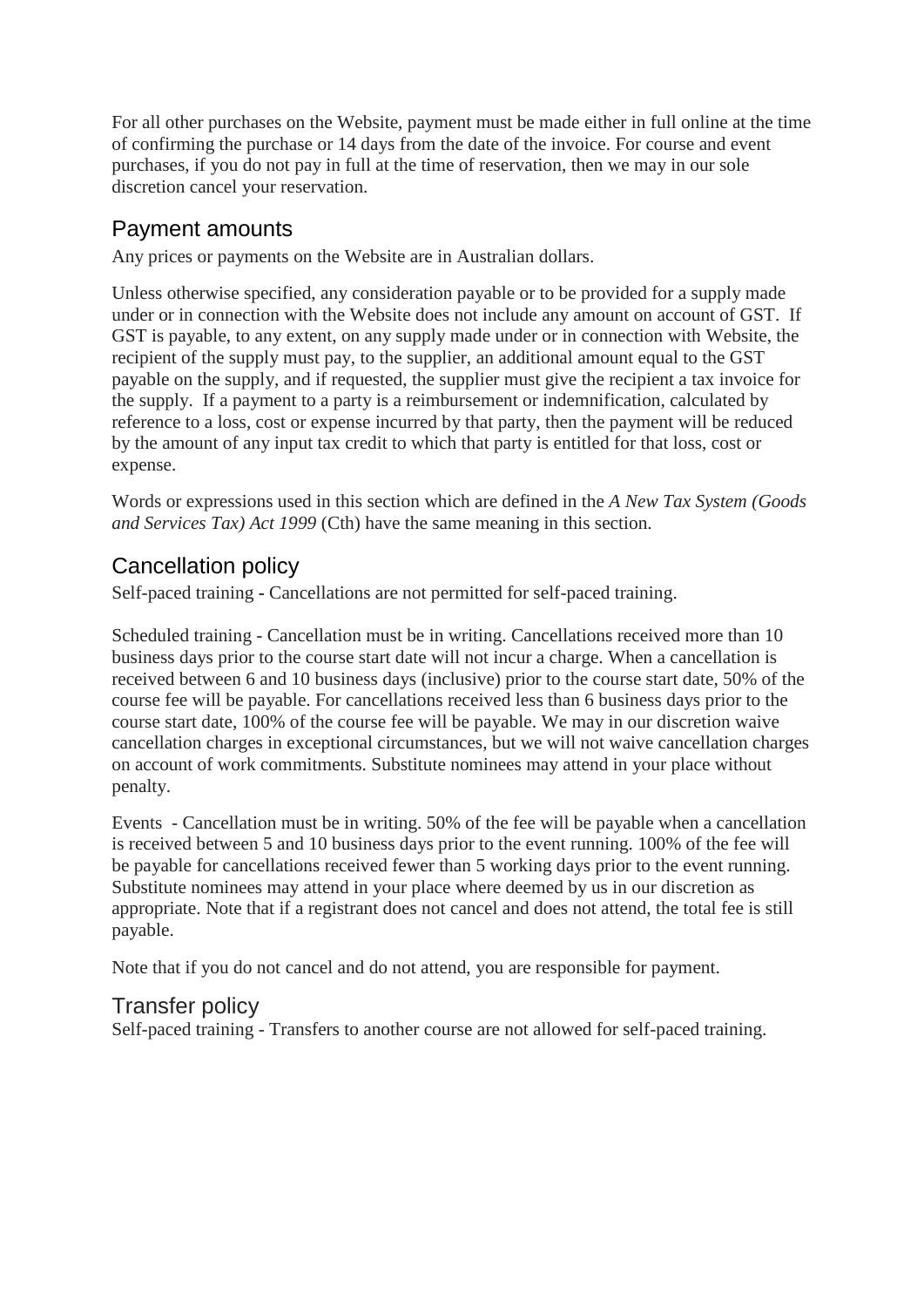Scheduled training - Your course registration can be transferred to another course without additional charge if requested more than 10 business days prior to the course start date. Otherwise, the above cancellation policy applies. Transfers can only be requested when the course fee has been paid in full. All requests for transfers must be in writing. Transferring your registration to another person can be done at any time without penalty.

IPAA NSW memberships are individual and non-transferable.

#### Substitution policy

Events - Your event registration can be transferred to another person without penalty if requested more than 10 business days prior to the event start date. If the substitution is a member to a non-member the difference in fees will be charged to the substitution. All requests for substitutions must be in writing.

## Member rate policy

When an IPAA NSW professional member or associate member registers for a course or event, the member rate applies. Affiliate members are not eligible for the member rate for courses.

## Group booking policy

Where a group booking rate is available, three or more people from one agency must book and pay together for the same activity (at the same rate at the same time), to receive that group booking rate.

## Pre-requisites

By registering for a course, you agree that you meet the course pre-requisites and that you have read and understood the policies and procedures which can be downloaded from the course page.

## Program changes

IPAA NSW reserves the right to change courses, programs and/or speakers, or to cancel courses or programs if enrolment criteria are not met or when conditions beyond its control prevail. All registrants will be notified in the event of cancellation and their registration fee will be refunded.

## Changes to the Website

You acknowledge and accept that we may from time to time alter, suspend or discontinue any aspect of the Website or the Content available through it, as we think fit and without notice to you.

Further, we may alter the Terms from time to time. If we do so, the updated version of the Terms will be effective as soon as it is uploaded on to the Website. We recommend that you revisit this page from time to time to ensure that you are aware of any changes that we have made to these Terms. By continuing to use the Website following any amendments to the Terms, you indicate your agreement to such amendments.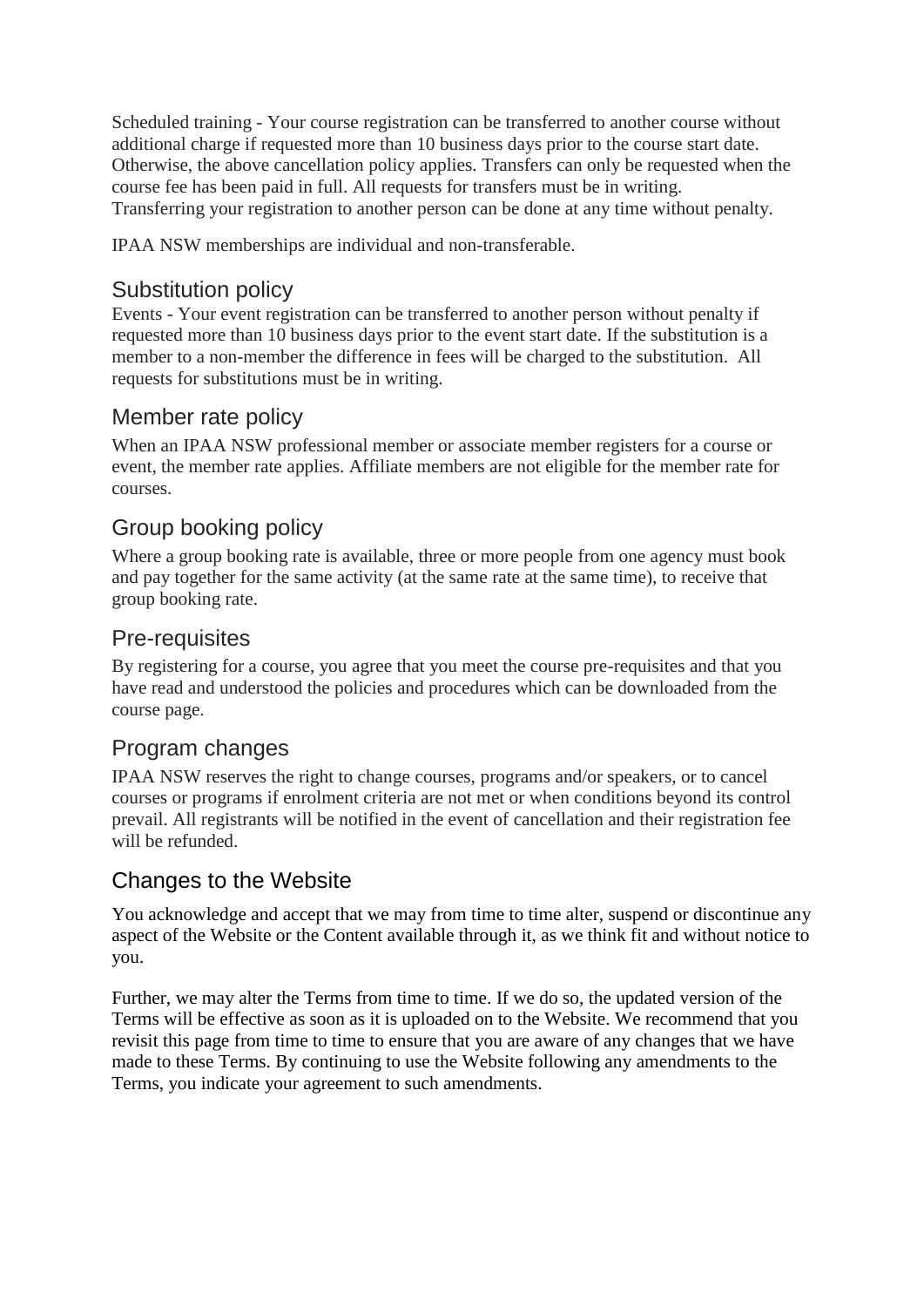You accept that you will have no claim for breach of contract or otherwise in respect of any such alterations to the Website or these Terms.

## Your Conduct

You warrant that in your use of the Website you shall:

a. use the Website only for lawful purposes, and in a manner which does not infringe the rights of, or restrict or inhibit the use of the Website by any third party; and b. not engage in any conduct which is unlawful, or which may harass or cause distress or inconvenience to any person.

You must provide your own internet and your own internet-enabled device that is compatible with the Website and has a current and working internet connection in order to use the Website. You are responsible for all internet access, data download and other network charges arising from your use of the Website and you acknowledge and agree that we have no responsibility or liability for those charges. You are responsible for the security of your device (including any data stored on the device) and for using appropriate and up-to-date software on your device to detect and manage the threat posed by viruses and other harmful code.

You must not use (or attempt to use) the Website:

a. for any unlawful or dishonest activity, or any activity prohibited by these Terms;

b. to access, transmit, publish or communicate material which:

(i) is false, inaccurate, defamatory, offensive, inflammatory, obscene, unsuitable for minors, abusive, indecent, threatening, or otherwise unlawful;

(ii) is xenophobic, racist, abusive, harassing or hateful;

(iii) is invasive of a person's privacy or constitutes personal abuse directed at other users;

(iv) constitutes commercial advertising, the promotion of gambling or the promotion of your own site;

(v) contains a virus or other harmful code; or

(vi) infringes a person's copyright or other rights; or (vii) contains links to other sites that contain or promote the material identified in paragraphs (i) to (v);

c. to obtain unauthorised access to (or damage, disrupt or interfere with the operation of) any computer, system, application, network or service;

d. to transmit, publish or communicate bulk and/or unsolicited messages;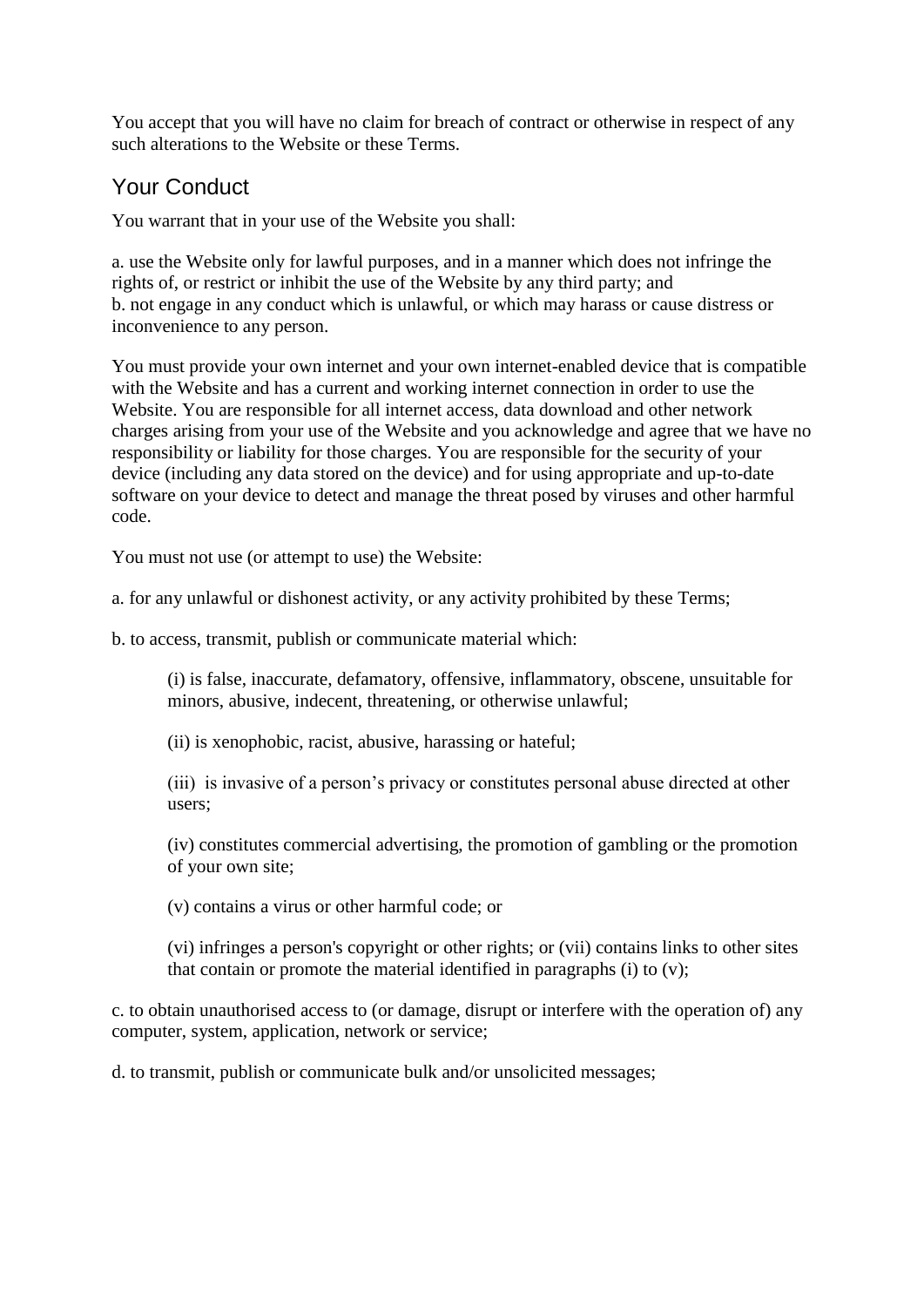e. in any way that may bring negative exposure or harm to we, its suppliers or other users of the Website; or

f. in any way that may cause us, our suppliers or other users of the Website to incur liability to a third party.

We may ask you to cease any conduct which we believe is contrary to your obligations under these Terms. You must immediately comply with any such request. We may immediately terminate and block your access to the Website for any reason, in our sole discretion.

#### Content that you submit to the Website

This section applies if you submit, post, transmit or otherwise make any material available via the Website ('your content').

Where you do so, you grant to us, a non-exclusive, irrevocable, perpetual, worldwide, royalty-free, transferable licence to use, reproduce, modify, adapt, publish or communicate to the public your content for our purposes, and the right to sub-license those rights to others. You also consent to any act or omission that would otherwise infringe any of your rights (including your moral rights) in your content.

You warrant that you have the right to grant the above licence, that our exercise of the licence rights above will not infringe the intellectual property rights or moral rights of any person, and that the content is not defamatory and does not breach any law.

We may monitor or review your content, but we are not obliged to do so. We may also alter or remove any of your content at any time, including to ensure the operational integrity of our services.

#### Consumer Guarantees

Under the Australian Consumer Law (and other similar legislation of Australian states and territories), certain statutory guarantees are conferred in relation to the supply of goods or services to a Consumer ("Consumer Guarantees").

Where you as a Consumer acquire goods or services under these Terms and:

(a) the goods or services are of a kind ordinarily acquired for personal, domestic or household use or consumption ("PDH Goods or Services"), the operation of the Consumer Guarantees cannot be, and are not in these Terms, excluded, restricted or modified; or

(b) the goods or services are not PDH Goods or Services, we limit our liability for a failure to comply with any Consumer Guarantee (other than where to do so would otherwise cause all or part of this clause to be void) to, at our option: (i) in the case of goods, repairing or replacing the goods or paying the cost of having the goods repaired or replaced; and (ii) in the case of services, re-supplying the services or paying the cost of having the services resupplied,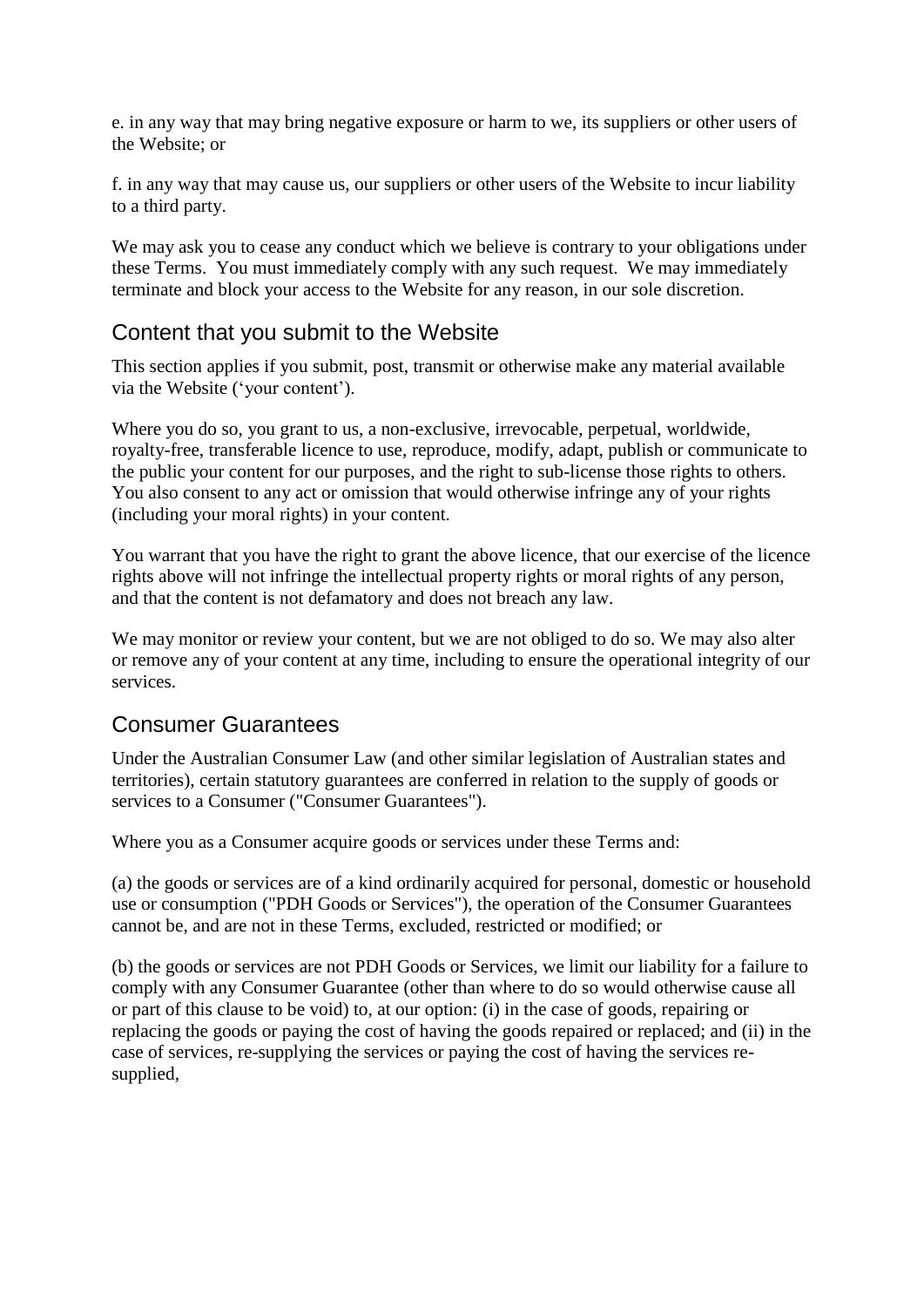and we do not exclude or limit the operation of the Consumer Guarantees under any other provision of these Terms or in any other manner and you agree it is fair and reasonable in all the circumstances for our liability to be so limited.

#### Disclaimer and Limitation of Liability

This section is subject to the section above headed 'Consumer Guarantees'.

Except as set out under the section above headed 'Consumer Guarantees', the Content of this Website and any services or products we provide to you as purchases through the Website are provided to you on an "as is" basis. You should consult an appropriately qualified adviser for advice on any specific question or problem.

You should not rely on the accuracy of any part of the Content. You accept and acknowledge we shall not in any way be liable for any Losses arising directly or indirectly from your reliance on or use of any of the Content for any purpose. Whilst every effort is made to ensure that the Website does not contain any error, defect, malfunction or corruption, we do not accept responsibility for any damage to or loss of data on your computer system, network or server that results from the download or use of the Website or any Content made available via the Website.

The Website uses the internet to provide services and information. By using the Website, you acknowledge and agree to accept all risks associated with using the internet, including the potential exposure to viruses and harmful code which may affect your device.

We are under no obligation to monitor any transmissions made or content submitted or (where applicable) published on the Website. However, we have the right to monitor, edit, disclose, delete and (where applicable) refuse to transmit or post any such transmissions and content.

You acknowledge and agree that your access to, and use of, the Website is at your own risk.

If you purchase a training course, then we will use reasonable endeavours to provide the training at the time and place at which we have advised you that the training course will be provided. We are not responsible for events beyond our control, including the illness of trainers or training facilities being unavailable due to the actions of third parties. You agree to make your own enquiries about any matter discussed at the training course, and to not rely on any content delivered during a training course ("Training Content"). To the extent permitted by law, and subject to the section above headed "Consumer Guarantees", you agree that we are not liable for any Losses arising directly or indirectly from your reliance on or use of any of the Training Content for any purpose.

If you use an online forum as part of the Website, then you acknowledge and agree that Content appearing on the online forum may be submitted by third parties and is not Content published by us. We may or may not moderate any online forum on the Website, at our sole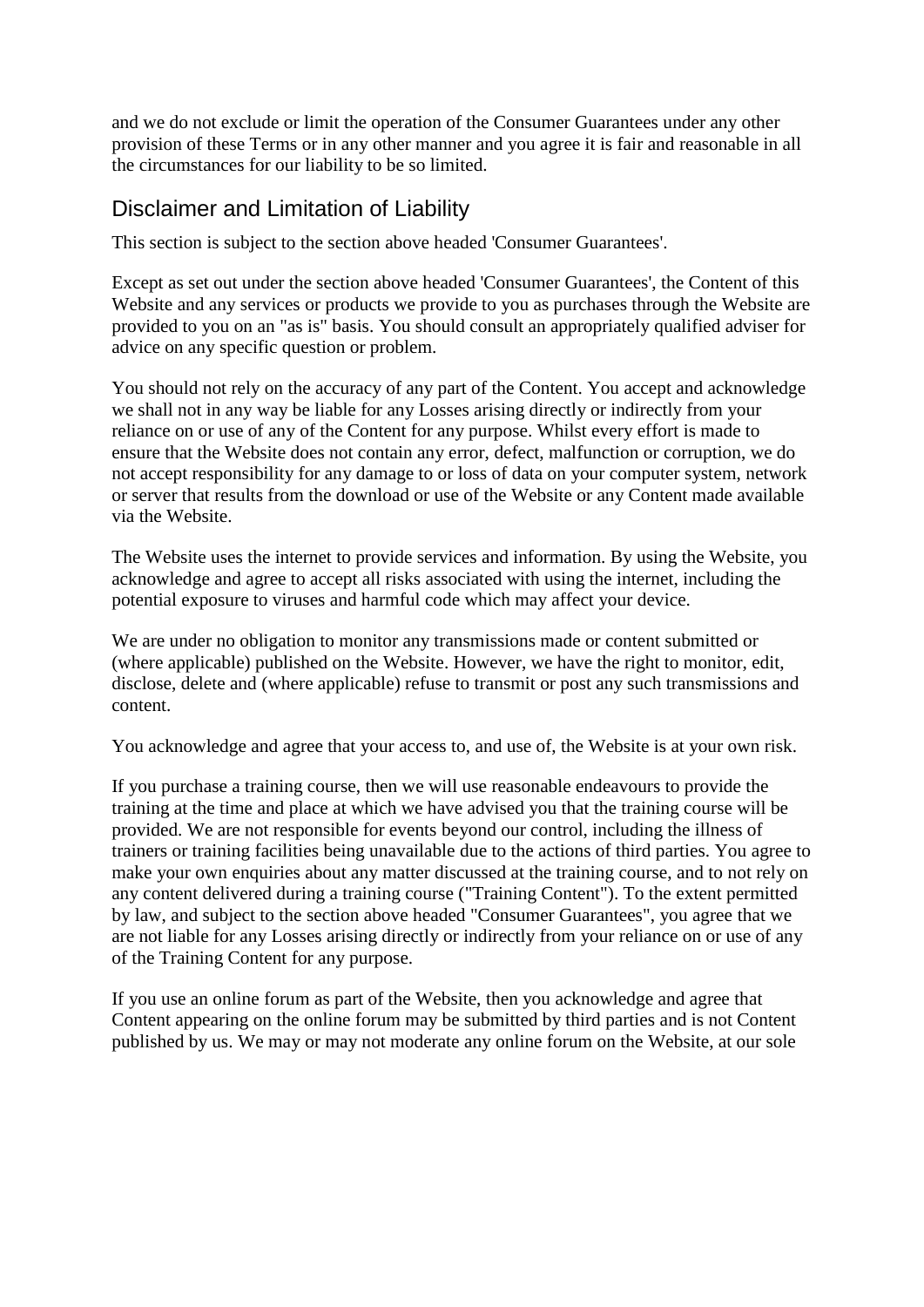discretion. We do not take responsibility for any Content submitted by third parties to an online forum.

To the extent permitted by law, we exclude from these Terms all representations, guarantees, conditions, warranties, rights, remedies, liabilities and other terms that may be conferred or implied by statute, general law or custom, except any guarantee or right conferred under any legislation (including the Australian Consumer Law), the exclusion of which would contravene legislation or cause part or all of this clause to be void.

Except for any liability under the Consumer Guarantees, we exclude all responsibility and liability arising from or in connection with your use of the Website or any purchase through the Website, including, without limitation:

(a) any and all actual or anticipated loss of profits, revenue, goodwill, savings, data, business opportunity, or expectation, and any and all indirect, special, consequential, punitive or exemplary Losses; and

(b) any other Losses.

#### Downtime

You acknowledge and accept that computer and telecommunications systems may contain faults, including viruses, and may from time to time require periods of downtime (being periods during which the Website is not available to you) for the purposes of repair, maintenance and upgrading. Accordingly, we do not guarantee uninterrupted availability of the Website, but we shall make reasonable efforts to minimise any periods during which the Website is not available. You accept that you shall have no claim for breach of contract or otherwise in respect of any such period of unavailability.

## Hypertext Links

The Website and its Content may at points incorporate links to the websites and services of third parties. Such links are provided for your convenience only, and their provision does not constitute an authorisation by us to you to access such third party web sites, nor an endorsement of the content of such third party websites by us.

You acknowledge and accept that we shall not be responsible for any Losses arising from the use of such third party websites, or products or services available through such third party websites.

## Copyright Statement

The Content provided on the Website is owned by IPAA NSW or its third party licensors. Except as expressly stated in these Terms, no material in whole or in part from the Website may be modified, copied, reproduced, published, uploaded, posted, transmitted, transferred distributed or in any way exploited. Any such use is prohibited and will constitute an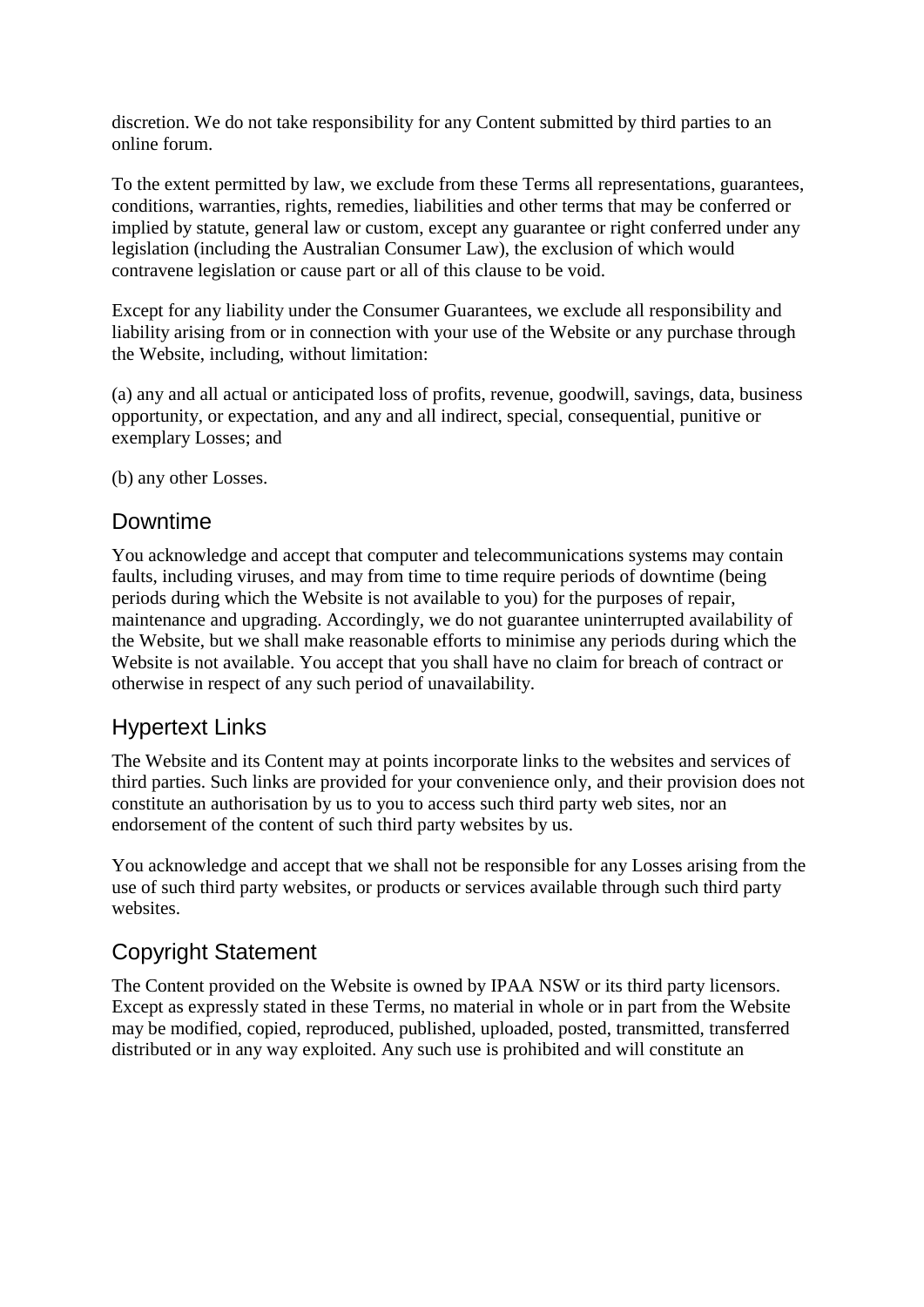infringement of the copyright and other intellectual property rights of ours, or in the case of material licensed to us, the owner of such materials.

Permission is given for the downloading and temporary storage of one or more of these pages for the purposes of viewing them on a personal computer or monitor for your own personal and private use. These pages may also be printed for your personal, private and noncommercial use provided that you make no alteration to any of the Content and you do not use any part of the Content in any other publication, in whatever medium, without the prior written consent of IPAA NSW.

The IPAA NSW logo, the www.nsw.ipaa.org.au domains and any other names, images or logos identifying IPAA NSW or third parties and their products and services are either (a) proprietary marks of ours or (b) marks which we are licensed to use. Except as expressly stated in these Terms, you may not copy, reproduce, upload, post, display or use in any way such marks without the prior written permission of IPAA NSW.

#### Data Collection and privacy

We will collect, use and store your personal information in accordance with these Terms (including the Privacy Statement and applicable legislation), including for the purposes of making available the Website, complying with our legal obligations, and improving the user experience in relation to the Website.

#### **Security**

The security and protection of personal information supplied by a user to the Website is of the highest importance and concern to IPAA NSW. IPAA NSW has in place all generally accepted standards of technology and operational security in order to protect personal information submitted to the Website from loss, misuse, alteration or destruction and to ensure compliance with the requirements of all applicable data protection and privacy legislation. Notwithstanding the arrangements set out above, a user of the Website submits personal information to the Website at the user's own risk.

## General

You acknowledge that you are not relying on any statement made by us or any of our representatives about use of the Website (other than those expressly set out in these Terms).

If any of these Terms becomes void or unenforceable in whole or in part, the validity of the remainder of these Terms shall not be affected.

The rights of you and us under these Terms may be exercised as often as necessary. They are cumulative and not exclusive of either party's rights under the general law, and may be